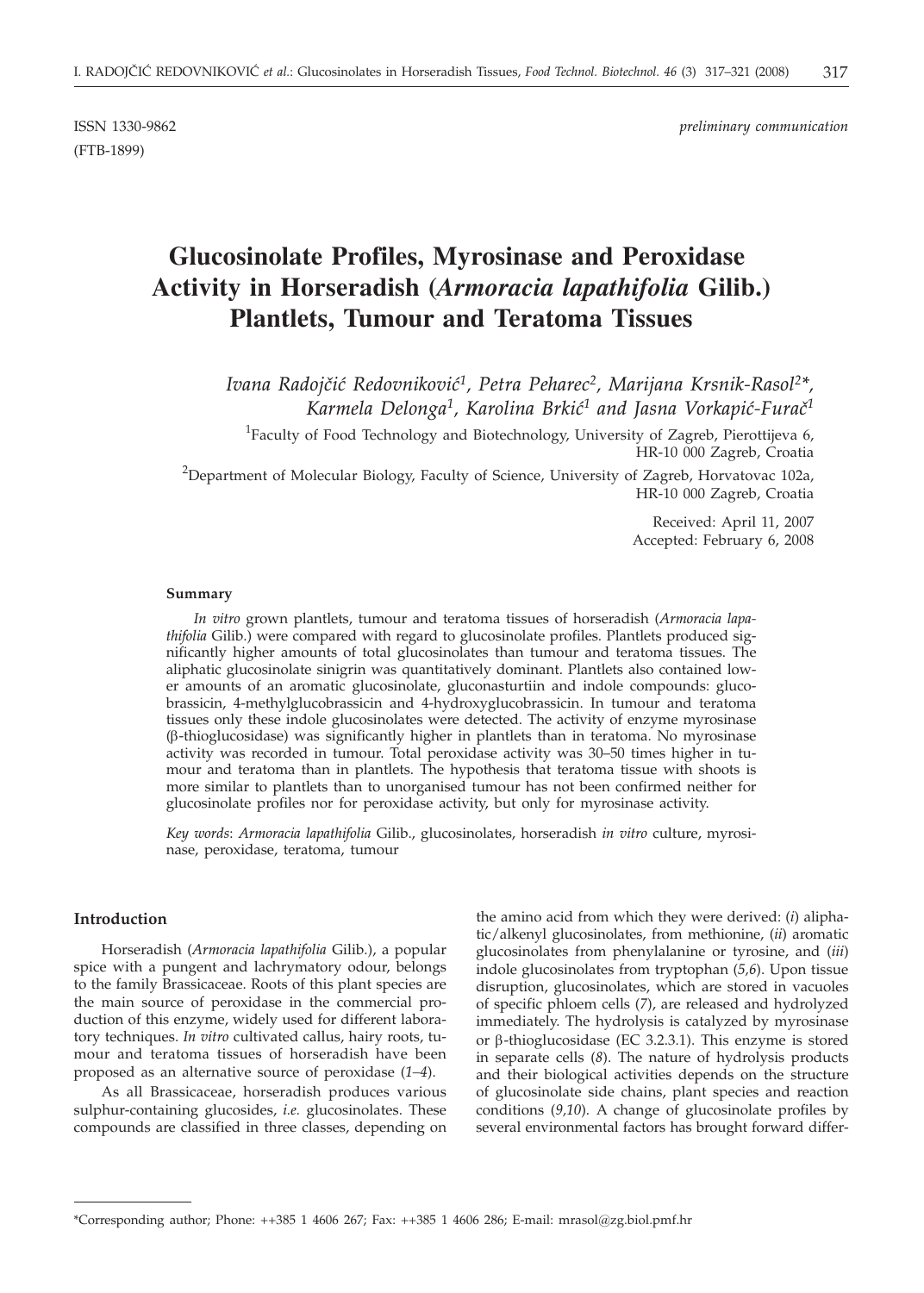ent hypotheses regarding their potential role in plants. However, the most accepted opinion is that the glucosinolate-myrosinase system plays an important role in defense against herbivores and pathogens.

With mutant genes coding for glucosinolate biosynthesis, it has been demonstrated that glucosinolate compounds might be involved in plant developmental processes (*11–16*). Indole glucosinolates have been proposed as precursors of plant hormone indole-3-acetic acid (IAA). Indole-3-acetaldoxime, the first intermediate in the indole glucosinolate biosynthesis, is a product of the reaction catalyzed by enzymes CYP79B2 and CYP79B3. The compound was found to be a precursor of IAA and is considered to be the branch point between the two metabolic pathways (*12*). In addition, analysis of an *Arabidopsis* CYP79F1 knockout mutant showed that abolishing the formation of short-chain methionine-derived glucosinolates is accompanied by increased levels of IAA and cytokinin (*13,14,16*). Therefore, the possible interaction between glucosinolate metabolism and plant development is still unclear and opens a field for further research.

The aim of our study is to find out if tumour transformation and dedifferentiation of horseradish leaf cells is reflected on glucosinolate composition and if the backward cell differentiation and morphogenesis of teratoma shoots can reestablish the original glucosinolate pattern. Untransformed leaves, tumour and teratoma tissues are also compared with regard to myrosinase and peroxidase activities.

#### **Material and Methods**

# *Horseradish in vitro culture*

Horseradish (*Armoracia lapathifolia* Gilib.) plantlets, teratoma and tumour tissues (*17,18*) were grown on the solid Murashige and Skoog (MS) (*19*) medium without any growth regulator. Primary tumours were induced by infecting leaf fragments of *in vitro* grown plantlets with a wild strain *Agrobacterium tumefaciens* B6S3. Tumour-inducing bacteria were eliminated by an antibiotic (Pyopen, Pliva, Croatia) treatment. Transformed tissues were subcultured on the solid MS medium every three weeks. Culture conditions were: 24 °C, 16-hour light, 8-hour dark period and irradiation of 33  $\mu$ mol/(m<sup>2</sup>·s).

# *Glucosinolate extraction*

The extraction, isolation and desulphation of glucosinolates were carried out according to the procedure of the ISO method (*20*). Glucosinolates were extracted from 6–10 cm high plantlets and from tumour and teratoma tissues in their exponential phase of growth (10 days after subculturing). Plant samples were collected, pooled together, immediately freeze-dried and lyophilized. Five samples were analyzed for each of the three independent experiments. Lyophilized plant tissue (1 g) was homogenised and extracted twice with 70 % methanol in the water bath at 75  $\degree$ C for 15 min by the addition of an internal standard benzyl glucosinolate (200 mL of 20 mM benzyl glucosinolate, *i.e.* glucotropeolin). Combined supernatants were concentrated on a rotary evaporator to approx. 2 mL and water was added to the volume of 5 mL. A volume of 1 mL of glucosinolate extract was treated with 100 mL of 1:1 0.5 M solution of lead acetate and 0.5 M solution of barium acetate. The supernatant was passed through an ion-exchange resin Fast DEAE Sepharose CL-6B microcolumn for desulphation with purified sulphatase (EC 3.1.6.1, type H-1, from *Helix pomatia*, Sigma, St. Louis, USA) (*21*). Desulphoglucosinolates were eluted with 1.5 mL of deionised water, usually in 3 washes of 0.5 mL.

# *HPLC analysis*

Desulphoglucosinolate extracts were separated on Supelcosil C18 reversed-phase column (150×4.6 mm i.d,  $5 \mu m$ ) (Supelco Park, Belafonte, USA) using a Varian LC Star System equipped with a Star Solvent Delivery System 9010, Injector Rheodine 7125, Polychrom 9065 (UV- -Diode Array Detector). The column was let at the ambient temperature. A two-component solvent system consisting of water (A) and 20 % acetonitrile in water (B) was used. A constant flow rate of 1 mL/min was employed with gradient elution: 0–1 min 100 % A, 1–20 min linear gradient change to 100 % B, 20–25 min linear gradient change to 100 % A and 25–30 min 100 % A. Detection was performed with UV-Diode Array Detector (UV-DAD) at 229 nm. Positive identification of desulphoglucosinolates (DSGSL) was accomplished by comparing the elution order (*20*) and UV-DAD peak spectral analyses. In order to calculate molar concentration of individual DSGSL, relative response factors were used to correct the absorbance differences between the internal standard (glucotropeolin) and other components in the extract.

#### *Protein extraction and quantification*

Soluble proteins were extracted from the leaves of 6–10 cm high plantlets and from tumour and teratoma tissues in their exponential phase of growth (10 days after subculturing). Five samples were analyzed for each of the three independent experiments. Tissue samples were homogenised in ice cold 0.1 M Tris/HCl buffer (pH=8.0) containing 17.1 % sucrose, 0.1 % ascorbic acid and 0.1 % cystein/HCl. Tissue mass (g) to buffer volume (mL) ratio was 1:5 for leaves, 1:1.2 for teratoma and 1:0.9 for tumour tissue. To remove phenols, insoluble polyvinylpyrrolidone (approx. 50 mg) was added to tissue samples before grinding. The homogenates were centrifuged for 15 min at 20 000×g and 4 °C. The supernatants were ultracentrifuged for 90 min at 120 000×g and 4 °C. Protein content of the supernatants was determined according to Bradford (*22*) using bovine serum albumin (BSA) as a standard. Supernatants were used for myrosinase and peroxidase activity measurements.

#### *Myrosinase and peroxidase activities*

Myrosinase activity was determined by measuring a degradation of sinigrin (Sigma, St. Louis, USA) by following the decrease in absorbance at 227 nm (*23*). The reaction mixture was incubated at 35 °C for 5 min before adding the protein extract. The activity was determined from a molar absorption coefficient of sinigrin  $\varepsilon_{227nm}$ =6784  $M^{-1}$ ·cm<sup>-1</sup> and the enzyme activity was reported in  $\mu$ mol/ (min·mg) protein.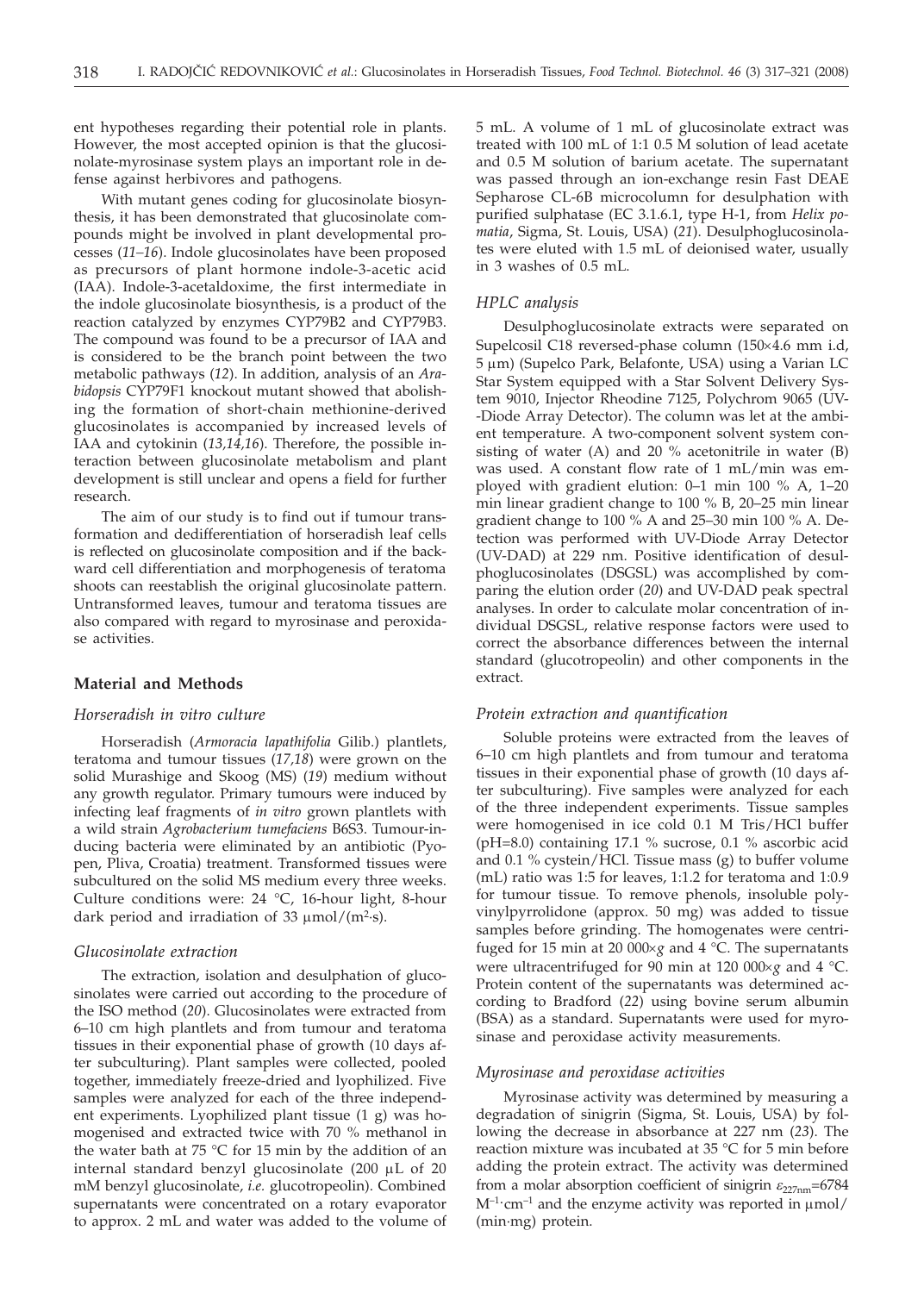The reaction mixture for peroxidase activity measurement contained 5 mM guaiacol and 5 mM  $H_2O_2$  as substrates according to Siegel and Galston (*24*). Peroxidase activity was determined spectrophotometrically at 470 nm. The obtained rate of change in absorbance was then used to quantify the enzyme activity in the mixture using the molar absorption coefficient of tetraguaiacol (the oxidized product) ( $26.6$  mM<sup>-1.</sup>cm<sup>-1</sup>). The enzyme activity was reported in  $\mu$ mol/(min·mg) protein.

#### *Statistical analysis*

Statistical analysis was done by using the STATISTI-CA 7.1 software. Differences between the mean values were analyzed by ANOVA test (p<0.05).

### **Results and Discussion**

# *Glucosinolate patterns of horseradish plantlets and transformed tissues*

The RPLC analysis of desulphoglucosinolates showed significantly higher total glucosinolate contents in plantlets than in tumour and teratoma tissues (Table 1).

An aliphatic glucosinolate 2-propenyl glucosinolate (sinigrin), making more than 80 % of total glucosinola-

tes, was quantitatively dominant in plantlets. They also contained lower amounts of phenylethyl glucosinolate (gluconasturtiin), and three indole compounds, 3-indolylmethyl glucosinolate (glucobrassicin), 4-methoxy-3-indolylmethyl glucosinolate (4-methoxyglucobrassicin) and 4-hydroxy-3-indolylmethyl glucosinolate (4-hydroxyglucobrassicin. Neither sinigrin nor gluconasturtiin were detected in teratoma and tumour tissues. Certain degree of cell differentiation and tissue pattern formation in teratoma shoots was not sufficient to re-establish the sinigrin or gluconasturtiin biosynthesis. It might be blocked by genetic transformation due to T-DNA integration into horseradish genome. Transformed tissues produced only indole glucosinolates and their content was higher in unorganised tumour than in teratoma shoots. Among indole compounds, glucobrassicin was dominant and its level was approx. 4 times higher in tumour than in the leaves and twice higher than in teratoma shoots. Mevy *et al.* (*25*) compared glucosinolate contents in horseradish regenerants, suspension cells, embryoids and calli. They measured the highest level of glucobrassicin in calli and concluded that its production was the result of biochemical differentiation rather than of the medium composition. In contrast to calli, which are hormone dependent, tumour and teratoma are hormone autonomous. Rapid cell proliferation of tumours is promoted

Table 1. Glucosinolate content in horseradish plantlet and transformed tissues<sup>\*</sup>

| Tissue   | Total content/(µmol/g<br>dry mass) | Individual content/( $\upmu \mathrm{mol/g}$ dry $\mathrm{mass})^{**}$ |                             |                      |                            |                   |  |
|----------|------------------------------------|-----------------------------------------------------------------------|-----------------------------|----------------------|----------------------------|-------------------|--|
|          |                                    | <b>SIN</b>                                                            | $\ensuremath{\mathrm{GNT}}$ | $\operatorname{GBS}$ | $4$ -CH <sub>3</sub> O-GBS | 4-OH-GBS          |  |
| Leaves   |                                    |                                                                       |                             |                      |                            |                   |  |
|          | 15.337±0.830                       | 12.277±0.796                                                          | $1.753 \pm 0.121$           | $0.439 \pm 0.033$    | $0.473 \pm 0.035$          | $0.395 \pm 0.035$ |  |
| Teratoma |                                    |                                                                       |                             |                      |                            |                   |  |
|          | $1.686 \pm 0.044$                  | $\overline{0}$                                                        | $\mathbf{0}$                | $0.842 \pm 0.077$    | $0.596 \pm 0.036$          | $0.247 \pm 0.004$ |  |
| Tumour   |                                    |                                                                       |                             |                      |                            |                   |  |
|          | $3.371 \pm 0.085$                  | $\overline{0}$                                                        | $\mathbf{0}$                | $1.682 \pm 0.060$    | $1.107 \pm 0.066$          | $0.582 \pm 0.031$ |  |

Values indicate mean±SD; N=5; LSD, least significant difference at p>0.05

<sup>\*\*</sup>SIN=sinigrin (2-propenyl glucosinolate); GNT=gluconasturtiin (phenylethyl glucosinolate); GBS=glucobrassicin (3-indolylmethyl glucosinolate); 4-OCH3-GBS=4-methoxyglucobrassicin (4-methoxy-3-indolylmethyl glucosinolate); 4-OH-GBS=4-hydroxyglucobrassicin (4-hydroxy-3-indolylmethyl glucosinolate)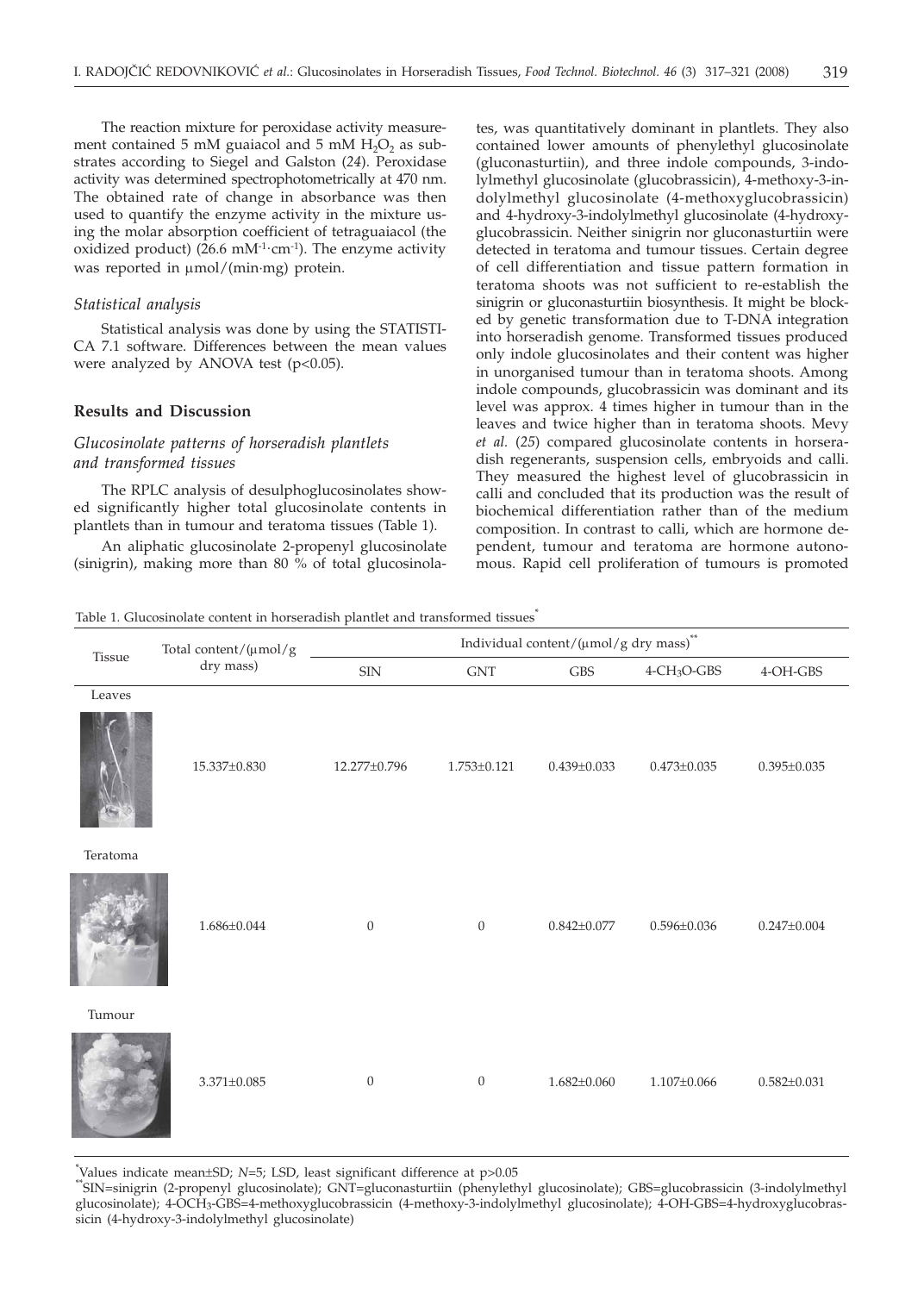by high concentrations of cytokinin and auxin, which are synthesized by enzymes encoded by genes of the T-DNA (*26*). In these transformed tissues indole glucosinolates might be involved in the pathway of indole-3- -acetic acid (IAA) biosynthesis. Recently, several studies have brought more evidence of a link between indole glucosinolates and IAA. Bak *et al.* (*12*) demonstrated that cytochrome P450 CYP83B1 was a regulator of auxin production in *Arabidopsis* by controlling the flux of indole-3-acetaldoxime into IAA and indole glucosinolate biosynthesis. This enzyme is primarily involved in biosynthesis of indole glucosinolates (*27*). *Arabidopsis* overexpressing the CYP79B2 showed a significant increase of the two most abundant indoles glucobrassicin and 4-methoxyglucobrassicin (*28*). It remains to elucidate if indole glucosinolates recorded in horseradish transformants resulted from the similar biosynthetic pathway as the ones established for *Arabidopsis*.

In the recent study, a functional genomics approach has been applied to measure the changes in gene expression between *Arabidopsis thaliana* tumours and an uninfected plant. The most expressed changes were 56-fold upregulation of an auxin-responsive GH3 family gene and 49-fold downregulation in tumour tissues of the branched chain amino acid aminotransferase gene (*BCAT4*) (*29*). The BCAT4 catalyzes the transamination step initiating the chain elongation pathway of aliphatic glucosinolate biosynthesis (*30*). In addition, all genes involved in biosynthesis of glucosinolates were strongly down regulated, except the *CYP79B1*, which was unchanged. Drastic downregulation of *BCAT4* and other glucosinolate genes in *Arabidopsis* might be common gene regulation after a tumour formation induced by virulent agrobacteria, which could explain the lack of glucosinolates, especially the aliphatic ones, in transformed horseradish tissue.

#### *Myrosinase and peroxidase activity*

The soluble protein content per dry tissue mass was higher in the leaves than in teratoma or tumour tissues (Table 2). The specific myrosinase activity was approx. 7 times higher in the leaves than in teratoma tissue. No myrosinase activity was detected in the tumour. Peroxidase activity was 30–50 times higher in teratoma and tumour tissues than in the leaves.

As our previous results had shown (*3*), horseradish teratoma and tumour tissues had significantly higher

Table 2. Protein content, myrosinase and peroxidase activity in plantlet leaves and transformed tissue\*

| <b>Tissue</b>      | Protein<br>content/<br>$(mg/g)$ dry<br>mass) | Myrosinase<br>specific activity/<br>$(\mu \text{mol}/(\text{min}\cdot\text{mg})$<br>protein)) | Peroxidase<br>specific activity/<br>$(\mu \text{mol}/(\text{min}\cdot\text{mg})$<br>protein)) |
|--------------------|----------------------------------------------|-----------------------------------------------------------------------------------------------|-----------------------------------------------------------------------------------------------|
| Plantlet<br>leaves | $95.73 + 3.62$                               | $0.732 \pm 0.0180$                                                                            | 326.69±23.32                                                                                  |
| Teratoma           | 75.59±2.86                                   | $0.106 \pm 0.0029$                                                                            | 16174.43±530.82                                                                               |
| Tumour             | 54.92±1.26                                   |                                                                                               | 10977.44±423.15                                                                               |

\* Values indicate mean±SD; *N*=5; LSD, least significant difference at p>0.05

peroxidase activity than leaves. Soudek *et al.* (*4*) also established the highest peroxidase activity in horseradish tumour tissue on the medium without growth regulators. Contrary to peroxidase, myrosinase activity was higher in the leaves than in teratoma and it was not measurable in the tumour. Both enzymes could be involved in auxin metabolism, peroxidase acting as IAA oxidase and myrosinase catalysing 3-indolylmethyl glucosinolate conversion to IAA. According to the literature data, glucosinolates and myrosinase are always present in plant tissues together (*9,10*). The lack of activity in the tumour was probably a consequence of tissue disorganisation, although it might also be that myrosinase was present but in an inactive form, as Western blot indicated (data not shown).

# **Conclusion**

The obtained results show that *in vitro* grown horseradish tumour and teratoma tissues differ from the leaf in glucosinolate profiles and in myrosinase and peroxidase activities. Unorganised tumour and teratoma with certain degree of tissue pattern formation seem to be an interesting *in vitro* model to study indole glucosinolates and IAA biosynthesis as well as the glucosinolate-myrosinase system.

#### *Acknowledgements*

The authors thank the Ministry of Science, Education and Sports of the Republic of Croatia for the financial support within the projects 'Proteins and sugars in plant development' (M. Krsnik-Rasol, project no. 0119113) and 'Biologically active compounds of domestic broccoli varieties and cocoa beans' (J. Vorkapić-Furač, project no. 0582261-2256).

# **References**

- *1.* Y. Yamada, S. Kobayashi, K. Watanabe, U. Hayashi, Production of horse radish peroxidase by plant cell culture, *J. Chem. Technol. Biotechnol. 38* (1987) 31–39.
- *2.* N. Uozumi, Y. Kato, Y. Nakashimada, T. Kobayashi, Excretion of peroxidase from horseradish hairy root in combination with ion supplementation, *Appl. Microbiol. Biotechnol. 37* (1992) 560–565.
- 3. M. Krsnik-Rasol, S. Jelaska, V. Derkos-Sojak, V. Delić, Regeneration and peroxidase activity in horseradish transformants, *Period. Biolog. 94* (1992) 105–110.
- 4. P. Soudek, R. Podlipná, P. Maršík, T. Vaněk, Optimalization of the peroxidase production by tissue cultures of horseradish *in vitro*, *Biologia Plantarum, 49* (2005) 487–492.
- *5.* U. Wittstock, B.A. Halkier, Glucosinolate research in the *Arabidopsis* era, *Trends Plant Sci. 7* (2002) 263–270.
- *6.* B.A. Halkier, J. Gershenzon, Biology and biochemistry of glucosinolates, *Annu. Rev. Plant Biol. 57* (2006) 303–333.
- *7.* O.A. Koroleva, A. Davies, R. Deeken, M.R. Thorpe, A.D. Tomos, R. Hedrich, Identification of a new glucosinolate- -rich cell type in *Arabidopsis* flower stalk, *Plant Physiol. 124* (2000) 599–608.
- *8.* H. Husebye, S. Chadchawan, P. Winge, O.P. Thangstad, A.M. Bones, Guard cell- and phloem idioblast-specific expression of thioglucoside glucohydrolase 1 (myrosinase) in *Arabidopsis*, *Plant Physiol. 128* (2002) 1180–1188.